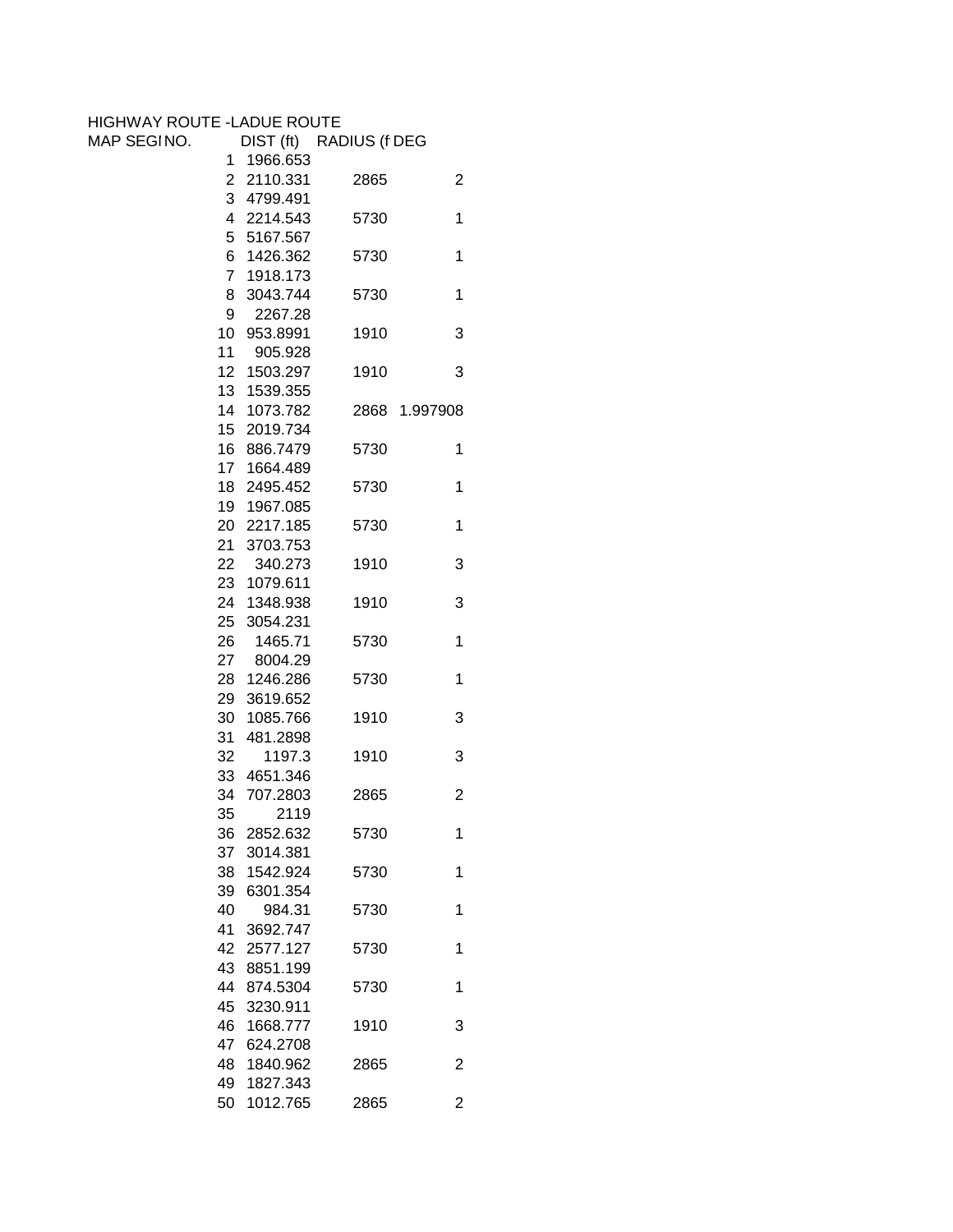| 51  | 10661.76    |      |                |          |
|-----|-------------|------|----------------|----------|
| 52  | 1437.478    | 1910 | 3              |          |
| 53  | 8611.813    |      |                |          |
| 54  | 1346.211    | 2865 | $\overline{2}$ |          |
| 55  | 2127.174    |      |                |          |
|     |             |      |                |          |
| 56  | 1653.479    | 2865 | $\overline{2}$ |          |
| 57  | 8367.14     |      |                |          |
| 58  | 2547.474    | 5730 | 1              |          |
| 59  | 2558.511    |      |                |          |
| 60  | 1540.735    | 1910 | 3              |          |
| 61  | 1090.256    |      |                |          |
| 62  | 1622.823    | 1910 | 3              |          |
| 63  | 5711.235    |      |                |          |
| 64  | 1416.695    | 2865 | $\overline{2}$ |          |
| 65  | 5367.32     |      |                |          |
| 66  | 1910.822    | 1910 | 3              |          |
| 67  | 1357.594    |      |                |          |
| 68  | 2043.594    | 1910 | 3              |          |
| 69  | 7328.911    |      |                |          |
| 70  | 2417.755    | 5730 | 1              |          |
| 71  | 6495.159    |      |                |          |
| 72  | 2504.015    | 1910 | 3              |          |
|     |             |      |                |          |
| 73  | 4107.874    |      |                |          |
| 74  | 2730.604    | 1910 | 3              |          |
| 75  | 1972.254    |      |                |          |
| 76  | 1756.376    | 1910 | 3              |          |
| 77  | 1331.508    |      |                |          |
| 78  | 2976.487    | 1910 | 3              |          |
| 79  | 941.796     |      |                |          |
| 80  | 2394.095    | 1910 | 3              |          |
| 81  | 440.5087    |      | end map        |          |
| 82  | 1467.184    | 1910 | 3 217378.7     | 41.17021 |
| 83  | 1617.101    |      |                |          |
| 84  | 1783.901    | 1910 | 3              |          |
| 85  | 1524.214    |      |                |          |
|     |             |      |                |          |
|     |             |      |                |          |
| 86  | 1789.338    | 1910 | 3              |          |
|     | 87 2748.551 |      |                |          |
| 88  | 2129.242    | 1910 | 3              |          |
| 89  | 2842.031    |      |                |          |
| 90  | 1841.695    | 1910 | 3              |          |
| 91  | 5745.405    |      |                |          |
| 92  | 918.8348    | 2865 | $\overline{2}$ |          |
| 93  | 13804.12    |      |                |          |
| 94  | 1226.591    | 2865 | $\overline{2}$ |          |
| 95  | 3361.54     |      |                |          |
| 96  | 697.6966    | 2865 | $\overline{2}$ |          |
| 97  | 10714.7     |      |                |          |
| 98  | 2950.887    | 2865 | $\overline{2}$ |          |
| 99  | 2646.549    |      |                |          |
| 100 | 2111.691    | 5730 | 1              |          |
| 101 | 4111.064    |      |                |          |